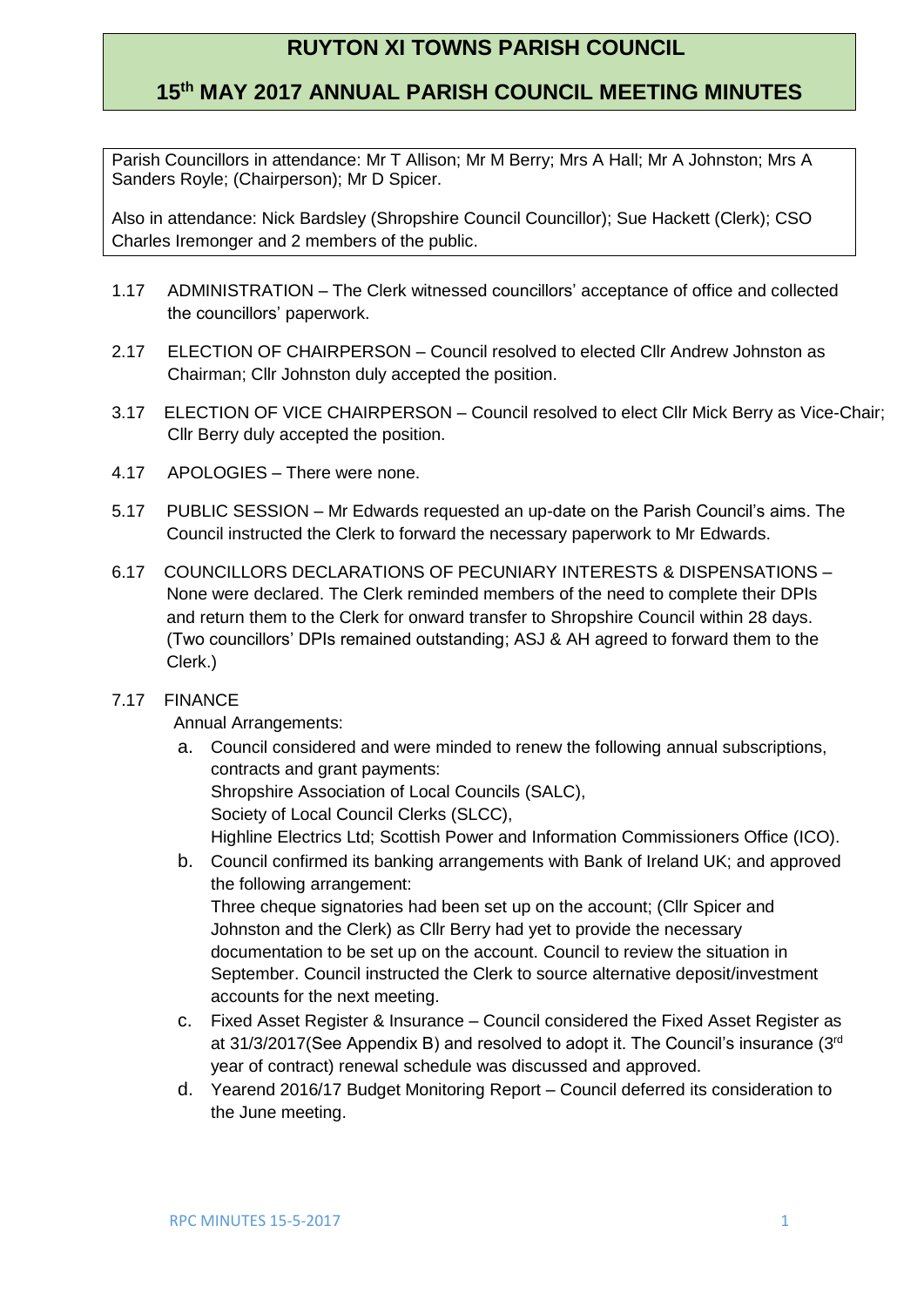Monthly Arrangements:

- e. The Clerk reported a balance in the Council's Bank account as at 28<sup>th</sup> April 2017 of £65,511; all payments having been authorised. Receipts included this year's Precept £24,580 and monthly interest of £3.
- f. Council confirmed & approved May's Standing Order salary payment to the Clerk £725.29.

Council resolved to pay the following, instructing Cllrs Johnston and Spicer to check the supporting paperwork to the cheques raised before authorising payment: Chq No 870 Came & Company Aviva Insurance Premium £506.79;

Chq No 871 Shropshire Association Parish & Town Councils annual SALC & NALC fee + 2 publications £437.79

In retrospect Council authorised payment of Chq No 869 (8/5) Scottish Power £240.28 VAT £ 11.44 (4<sup>th</sup> quarter energy bill); all future quarterly payments were approved to be made by direct debit.

#### 8.17 2016-17 ANNUAL RETURN GOVERANANCE STATEMENT & STATEMENT OF ACCOUNTS – Appendix C

- a. Council considered the Internal Auditor's report (Appendix A) and on its basis resolved to complete the Governance Statement on page 2 of The Annual Return (AR) positively. The Chairman was instructed to sign the page. Council on the basis of the Internal Auditor's report resolved to approve the yearend accounts statement on page 3 and the Reserves as shown on the PC's detailed Annual Accounts Statement. The Chairman was instructed to sign page 3 of the AR.
- b. Council agreed that the Clerk should respond to the Internal Auditor that the Council appreciated his new style report and comments made and that new cheque signatories had been set up with the intention that further would be added later in the year when newly appointed councillors were more confident.
- c. Council resolved to appoint Bernard Townson as Internal Auditor for 2017/18; being confident that he delivered a competent; independent internal audit which meets the criteria laid down in the JPAG Practitioners' Guide. (Please note the cost of the audit having yet to be confirmed: Clerk to negotiate.)
- d. The Clerk informed the Council of her intention to publish the Notice of Electors' Rights on 2 June 2017 and upload the Annual Return to the Council's website.

### *With Council's permission the Chairman left the meeting and the Vice-Chair took the Chair. Council further resolved to bring the following item forward:*

- 18.17 LOCAL REPORTS CSO Iremonger gave a summary of the 32 reported incidents since the last report in April 2017. These included burglaries. When compared with incidents arising in Oswestry the CSO assured Council members that the parish remained a safe place to live. The CSO also provided feedback on the results of a recent speed enforcement exercise in the village; he recommended that the Council look to recruit volunteers (6 being the minimum required) to carry out local speed enforcement checks. The Clerk stated that PC Moss had contributed an article for the next Parish newsletter which supported this and warned people not to commit the offence of obstruction when parking their vehicles.
- 9.17 APPOINTMENT OF PARISH COUNCIL REPRESENTATIVES Council nominated the following representatives:
	- (a) Primary School representative Cllr Mick Berry.
	- (b) Shropshire Council LJC representative Cllr Mick Berry & Andrea Hall.
	- (c) SALC Oswestry Area Committee representative Cllr Andrea Hall.
	- (d) Village Hall representative Cllr Trevor Allison.
	- (e) Nesscliffe/Cliffe Heritage Group N/A as the group was currently dormant.
	- (f) Parish Plan Steering Group This item was deferred until the July meeting.
	- (g) Safer Roads Group Cllrs Mick Berry & David Spicer.
	- (h) Safe Guarding Cllr David Spicer.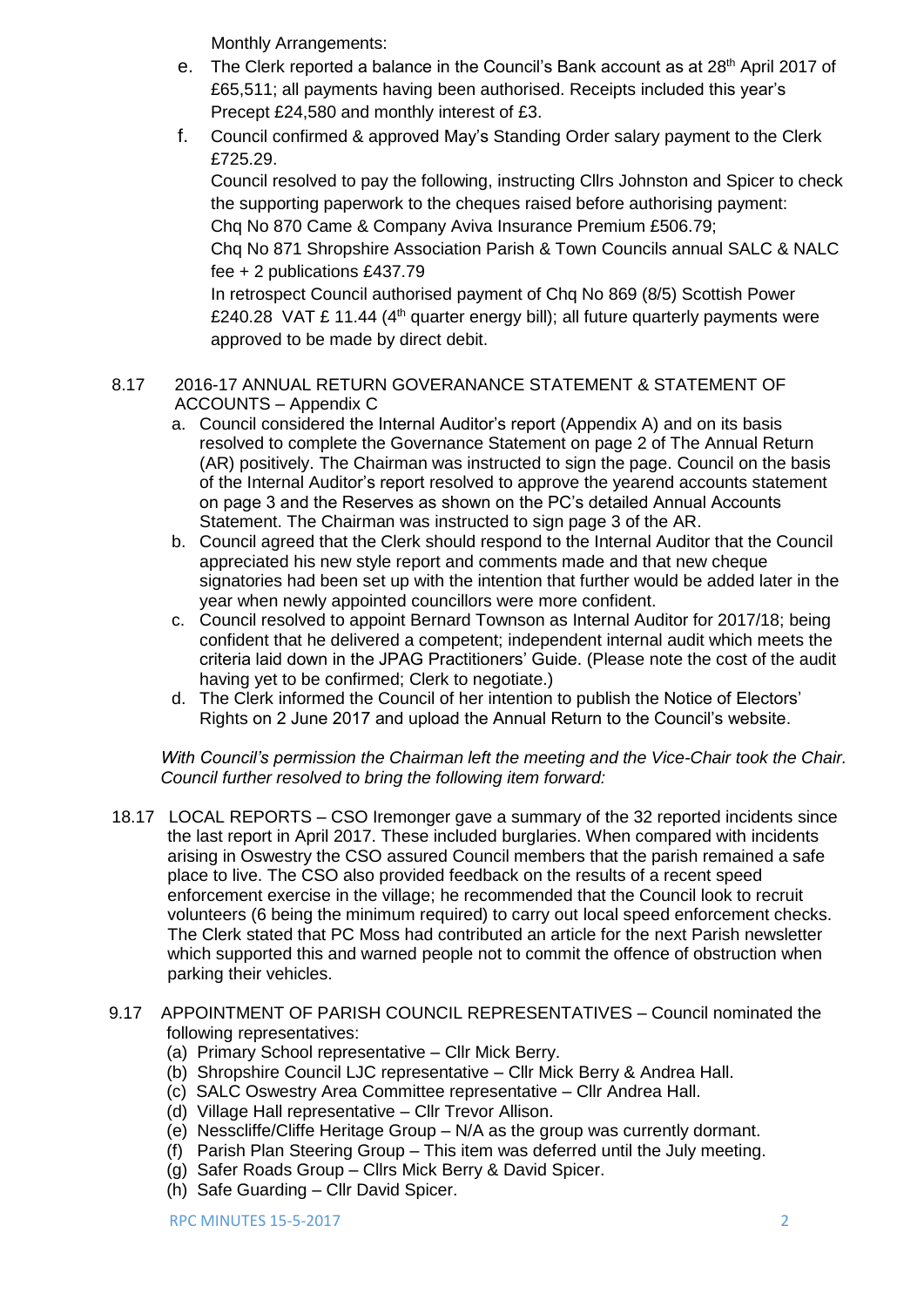10.17 STANDING ORDERS & FINANCIAL REGULATIONS – Council agreed to readopt both.

- 11.17 CONFIRMATION & ACCEPTANCE OF PREVIOUS MEETING MINUTES: Council resolved that the draft minutes of the council meeting held on 10 April 2017 were confirmed as accurate. The Chairperson was instructed to sign them as such.
- 12.17 SHROPSHIRE COUNCIL Councillor Nick Bardsley reported that the new leader of the Council had been elected Cllr Peter Nutting.
- 13.17 SAFER ROADS GROUP (SRG) Cllr Spicer reported that the Multi Agency Group meeting had been cancelled and that the SRG had nothing new to report. The Clerk to follow up with SC as to when the commissioned speed monitoring exercise was to take place.
- 14.17 PROJECTS UPDATE:
	- a. AED Project The Clerk reported that the School had thanked the Council for their grant towards AED maintenance. Cllr Avi Sanders Royle to follow up on whether there was a need for signage and the use of "Numbers Plus" where by volunteers are automatically contacted in an emergency via a call centre linked to the 999 call.
	- b. Hanging Basket Project The Clerk reported that local donations received to date were £310. Council agreed that the purchase of the hanging baskets be delegated to Mr Colin Case with a budget of £400. It was further agreed that the Council would promote a competition in conjunction with the Home Grown Show "Award to given for the best Parish Council hanging basket"; the award scheme as presented by Cllr Avi Sanders Royle was supported by Council. Clerk to promote in the next newsletter; judging to take place in August; to be organised by Cllr ASR.
	- c. Birch Grove Play Area The Chairman asked Simon Gittins to report on his visit to the play area and meeting with residents. Having received the report councillors thanked Simon for his work in donating ramps to encourage safe play within the play area. It was further agreed to inform SC that work to the edge of the swings play surface would not now be carried out by the Parish Council as it was not considered viable. Mr Gittins further reported that trees at the Spinney were to be felled in the next week or so.
- 15.17 PLANNING MATTERS Council considered the following planning application: Planning Ref 17/01618/FUL The Wheelhouse, Shotatton Court, Shotatton Proposed: Erection of lake side lodge. Applicant: Mr J Yates Following some discussion it was agreed that the Council would make no comment as they neither supported nor opposed the application.

The Clerk reported that she had not been notified of any planning decisions having been made since the date of the previous meeting.

- 16.17 COUNCIL TO CONFIRM RE-ADOPTION OF ITS POLICIES Council agreed to defer this to the July meeting.
- 17.17 CLERK'S UPDATE REPORT & COMMUNICATION See Appendix A
	- a. Following the report it was agreed that 2 places be booked on the 3 July Councillor Training Course and 2 be booked for the Planning Training Course on 7 June 2017.
	- b. The next parish newsletter was to include an introduction by Cllr Andrea Hall; Chairman's & Vice Chairman's report; Police report; Summary of Accounts and